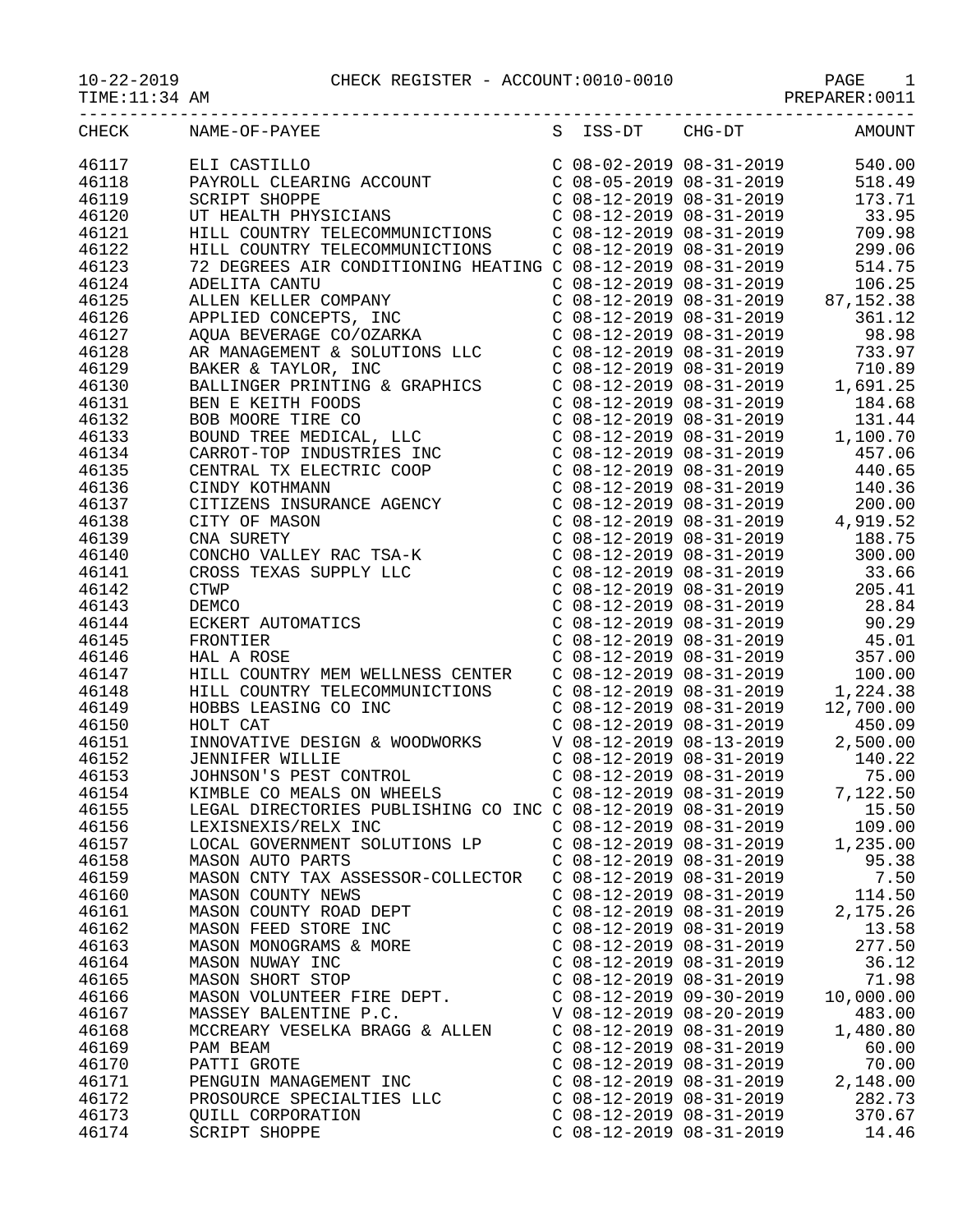10-22-2019 CHECK REGISTER - ACCOUNT:0010-0010 PAGE 2

TIME:11:34 AM PREPARER:0011

| CHECK | NAME-OF-PAYEE<br>$\begin{tabular}{l c c c c} \multicolumn{4}{l}{\textbf{NAME-OP+PAYBE}} & \multicolumn{4}{l}{S} & \multicolumn{4}{l}{158-97} & \multicolumn{4}{l}{MAME-OP+PAYBE} \\ \multicolumn{4}{l}{\textbf{STRYFE}} & \multicolumn{4}{l}{\textbf{STRYBE}} & \multicolumn{4}{l}{\textbf{C 08-12-2019}} & \multicolumn{4}{l}{\textbf{08-31-2019}} & \multicolumn{4}{l}{\textbf{21.2019}} & \multicolumn{4}{l}{\textbf{21.2019$ |                           |                           | S ISS-DT CHG-DT AMOUNT                                                                                                                                                                    |
|-------|----------------------------------------------------------------------------------------------------------------------------------------------------------------------------------------------------------------------------------------------------------------------------------------------------------------------------------------------------------------------------------------------------------------------------------|---------------------------|---------------------------|-------------------------------------------------------------------------------------------------------------------------------------------------------------------------------------------|
| 46175 |                                                                                                                                                                                                                                                                                                                                                                                                                                  |                           |                           |                                                                                                                                                                                           |
| 46176 |                                                                                                                                                                                                                                                                                                                                                                                                                                  |                           |                           |                                                                                                                                                                                           |
| 46177 |                                                                                                                                                                                                                                                                                                                                                                                                                                  |                           |                           |                                                                                                                                                                                           |
|       |                                                                                                                                                                                                                                                                                                                                                                                                                                  |                           |                           |                                                                                                                                                                                           |
| 46178 |                                                                                                                                                                                                                                                                                                                                                                                                                                  |                           |                           |                                                                                                                                                                                           |
| 46179 |                                                                                                                                                                                                                                                                                                                                                                                                                                  |                           |                           |                                                                                                                                                                                           |
| 46180 |                                                                                                                                                                                                                                                                                                                                                                                                                                  |                           |                           |                                                                                                                                                                                           |
| 46181 |                                                                                                                                                                                                                                                                                                                                                                                                                                  |                           |                           |                                                                                                                                                                                           |
| 46182 |                                                                                                                                                                                                                                                                                                                                                                                                                                  |                           |                           |                                                                                                                                                                                           |
| 46183 |                                                                                                                                                                                                                                                                                                                                                                                                                                  |                           |                           |                                                                                                                                                                                           |
| 46184 |                                                                                                                                                                                                                                                                                                                                                                                                                                  |                           |                           |                                                                                                                                                                                           |
| 46185 |                                                                                                                                                                                                                                                                                                                                                                                                                                  |                           |                           |                                                                                                                                                                                           |
| 46186 |                                                                                                                                                                                                                                                                                                                                                                                                                                  |                           |                           |                                                                                                                                                                                           |
| 46187 |                                                                                                                                                                                                                                                                                                                                                                                                                                  |                           |                           |                                                                                                                                                                                           |
| 46188 |                                                                                                                                                                                                                                                                                                                                                                                                                                  |                           |                           |                                                                                                                                                                                           |
|       |                                                                                                                                                                                                                                                                                                                                                                                                                                  |                           |                           |                                                                                                                                                                                           |
| 46189 |                                                                                                                                                                                                                                                                                                                                                                                                                                  |                           |                           |                                                                                                                                                                                           |
| 46190 |                                                                                                                                                                                                                                                                                                                                                                                                                                  |                           |                           |                                                                                                                                                                                           |
| 46191 |                                                                                                                                                                                                                                                                                                                                                                                                                                  |                           |                           |                                                                                                                                                                                           |
| 46192 |                                                                                                                                                                                                                                                                                                                                                                                                                                  |                           |                           |                                                                                                                                                                                           |
| 46193 |                                                                                                                                                                                                                                                                                                                                                                                                                                  |                           |                           |                                                                                                                                                                                           |
| 46194 |                                                                                                                                                                                                                                                                                                                                                                                                                                  |                           |                           |                                                                                                                                                                                           |
| 46195 |                                                                                                                                                                                                                                                                                                                                                                                                                                  |                           |                           |                                                                                                                                                                                           |
| 46196 |                                                                                                                                                                                                                                                                                                                                                                                                                                  |                           |                           |                                                                                                                                                                                           |
| 46197 |                                                                                                                                                                                                                                                                                                                                                                                                                                  |                           |                           | C 08-26-2019 09-30-2019<br>C 08-26-2019 09-30-2019<br>C 08-26-2019 08-31-2019<br>C 08-26-2019 08-31-2019<br>C 08-26-2019 09-30-2019<br>132.84                                             |
| 46198 |                                                                                                                                                                                                                                                                                                                                                                                                                                  |                           |                           |                                                                                                                                                                                           |
| 46199 |                                                                                                                                                                                                                                                                                                                                                                                                                                  |                           |                           |                                                                                                                                                                                           |
|       |                                                                                                                                                                                                                                                                                                                                                                                                                                  |                           |                           |                                                                                                                                                                                           |
| 46200 |                                                                                                                                                                                                                                                                                                                                                                                                                                  |                           |                           |                                                                                                                                                                                           |
| 46201 |                                                                                                                                                                                                                                                                                                                                                                                                                                  |                           |                           |                                                                                                                                                                                           |
| 46202 | ELW USA<br>FRONTERA HEATHCARE NETWORK                                                                                                                                                                                                                                                                                                                                                                                            |                           |                           | $C$ 08-26-2019 09-30-2019 94.04                                                                                                                                                           |
| 46203 |                                                                                                                                                                                                                                                                                                                                                                                                                                  |                           |                           | $\begin{array}{lllllll} \text{C} & 08-26-2019 & 09-30-2019 & & & 51.31 \\ \text{C} & 08-26-2019 & 09-30-2019 & & & 777.86 \\ \text{C} & 08-26-2019 & 09-30-2019 & & & 561.24 \end{array}$ |
| 46204 |                                                                                                                                                                                                                                                                                                                                                                                                                                  |                           |                           |                                                                                                                                                                                           |
| 46205 |                                                                                                                                                                                                                                                                                                                                                                                                                                  |                           |                           |                                                                                                                                                                                           |
| 46206 |                                                                                                                                                                                                                                                                                                                                                                                                                                  |                           |                           |                                                                                                                                                                                           |
| 46207 | FRONTIER<br>FRONTIER<br>HALI-BRITE, INC<br>J.P. MURRAY<br>JOHNSON'S PEST CONTROL<br>X.& H ELECTRICAL SERVICES<br>LEXISNEXIS RISK SOLUTIONS<br>LOWE'S PAY AND SAVE INC<br>LOWE'S PAY AND SAVE INC<br>LOWE'S PAY AND SAVE INC<br>LOWER<br>THE CONTROL<br>                                                                                                                                                                          |                           |                           |                                                                                                                                                                                           |
| 46208 |                                                                                                                                                                                                                                                                                                                                                                                                                                  |                           |                           |                                                                                                                                                                                           |
| 46209 |                                                                                                                                                                                                                                                                                                                                                                                                                                  |                           |                           |                                                                                                                                                                                           |
| 46210 |                                                                                                                                                                                                                                                                                                                                                                                                                                  |                           |                           |                                                                                                                                                                                           |
| 46211 |                                                                                                                                                                                                                                                                                                                                                                                                                                  |                           |                           |                                                                                                                                                                                           |
|       |                                                                                                                                                                                                                                                                                                                                                                                                                                  |                           |                           |                                                                                                                                                                                           |
| 46212 | MAGAZINE SUBSCRIPTIONS - PTP AUSTIN C 08-26-2019 09-30-2019                                                                                                                                                                                                                                                                                                                                                                      |                           |                           | 743.44                                                                                                                                                                                    |
| 46213 | MASON COUNTY ROAD DEPT                                                                                                                                                                                                                                                                                                                                                                                                           |                           | $C$ 08-26-2019 08-31-2019 | 25.00                                                                                                                                                                                     |
| 46214 | MASON SHORT STOP                                                                                                                                                                                                                                                                                                                                                                                                                 | $C$ 08-26-2019 09-30-2019 |                           | 24.01                                                                                                                                                                                     |
| 46215 | MASSEY BALENTINE P.C.                                                                                                                                                                                                                                                                                                                                                                                                            | $C$ 08-26-2019 08-31-2019 |                           | 357.00                                                                                                                                                                                    |
| 46216 | NUTRI-SYSTEMS CORPORATION                                                                                                                                                                                                                                                                                                                                                                                                        | $C$ 08-26-2019 09-30-2019 |                           | 157.94                                                                                                                                                                                    |
| 46217 | PARTS PLUS                                                                                                                                                                                                                                                                                                                                                                                                                       | $C$ 08-26-2019 09-30-2019 |                           | 5,745.90                                                                                                                                                                                  |
| 46218 | POSTMASTER                                                                                                                                                                                                                                                                                                                                                                                                                       | $C$ 08-26-2019 09-30-2019 |                           | 46.00                                                                                                                                                                                     |
| 46219 | QUILL CORPORATION                                                                                                                                                                                                                                                                                                                                                                                                                | $C$ 08-26-2019 09-30-2019 |                           | 367.33                                                                                                                                                                                    |
| 46220 | SCRIPT SHOPPE                                                                                                                                                                                                                                                                                                                                                                                                                    | $C$ 08-26-2019 09-30-2019 |                           | 49.35                                                                                                                                                                                     |
| 46221 | STROEHER & SON, INC.                                                                                                                                                                                                                                                                                                                                                                                                             | $C$ 08-26-2019 09-30-2019 |                           | 5,468.33                                                                                                                                                                                  |
| 46222 | TERRY M NORMAN                                                                                                                                                                                                                                                                                                                                                                                                                   | $C$ 08-26-2019 08-31-2019 |                           | 770.00                                                                                                                                                                                    |
| 46223 | THE LIBRARY STORE, INC.                                                                                                                                                                                                                                                                                                                                                                                                          | $C$ 08-26-2019 09-30-2019 |                           | 169.37                                                                                                                                                                                    |
|       |                                                                                                                                                                                                                                                                                                                                                                                                                                  |                           |                           |                                                                                                                                                                                           |
| 46224 | TX ASSOC OF COUNTIES                                                                                                                                                                                                                                                                                                                                                                                                             | $C$ 08-26-2019 08-31-2019 |                           | 100.00                                                                                                                                                                                    |
| 46225 | USOXO                                                                                                                                                                                                                                                                                                                                                                                                                            | $C$ 08-26-2019 09-30-2019 |                           | 146.05                                                                                                                                                                                    |
| 46226 | VAL SIMONTON                                                                                                                                                                                                                                                                                                                                                                                                                     | $C$ 08-26-2019 09-30-2019 |                           | 30.00                                                                                                                                                                                     |
| 46227 | XEROX CORPORATION                                                                                                                                                                                                                                                                                                                                                                                                                | $C$ 08-26-2019 09-30-2019 |                           | 143.15                                                                                                                                                                                    |
| 46228 | ZESCH & PICKETT                                                                                                                                                                                                                                                                                                                                                                                                                  | $C$ 08-26-2019 09-30-2019 |                           | 350.00                                                                                                                                                                                    |
| 46229 | PAYROLL CLEARING ACCOUNT                                                                                                                                                                                                                                                                                                                                                                                                         | $C$ 08-28-2019 08-31-2019 |                           | 124,449.49                                                                                                                                                                                |
| 46230 | CAPITAL ONE BANK (USA) N.A.                                                                                                                                                                                                                                                                                                                                                                                                      | C 08-29-2019 09-30-2019   |                           | 3,540.18                                                                                                                                                                                  |
| 46231 | TXIW, CO.                                                                                                                                                                                                                                                                                                                                                                                                                        | $C$ 08-30-2019 09-30-2019 |                           | 37,500.00                                                                                                                                                                                 |